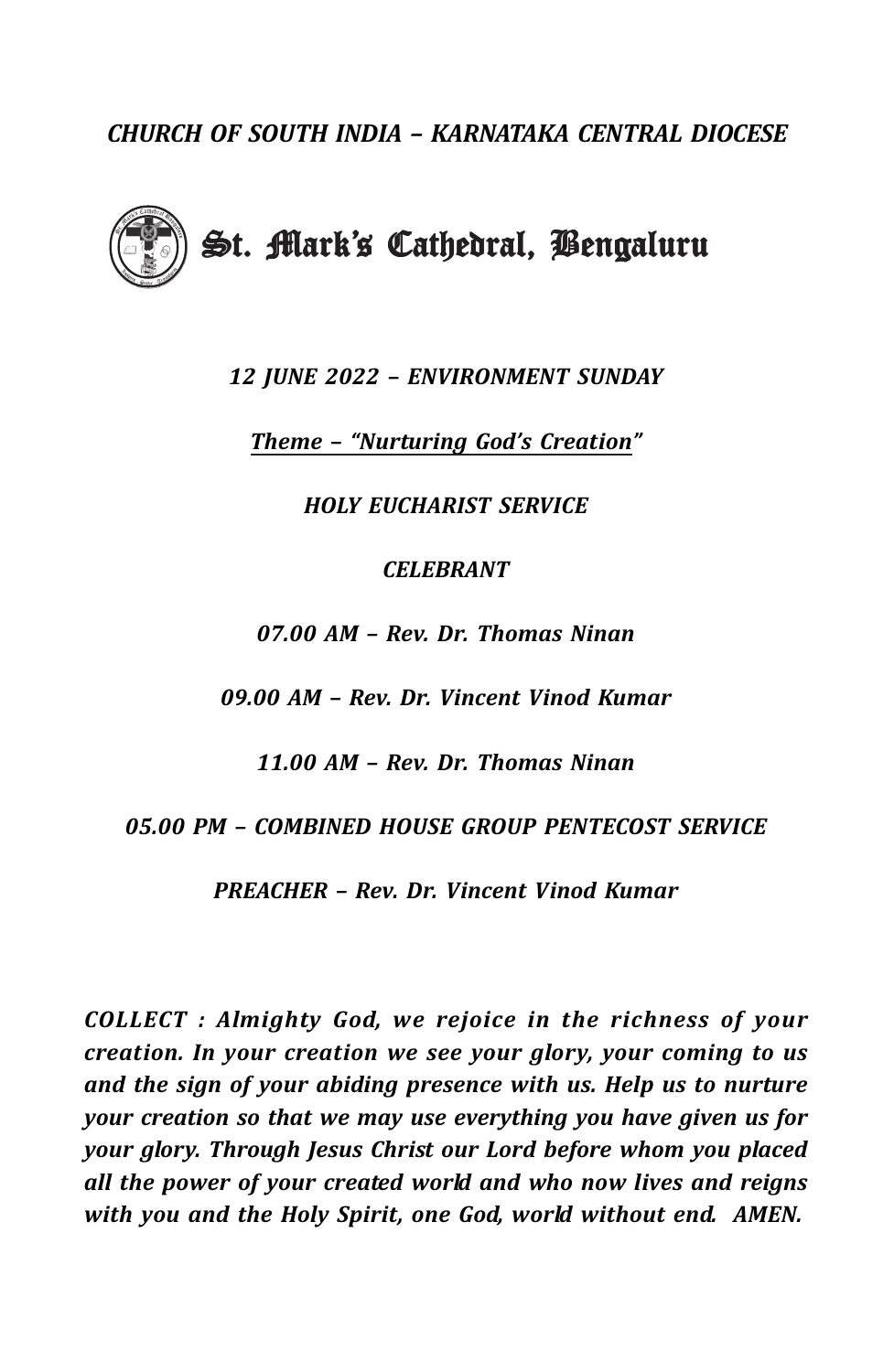#### 07.00 AM & 11.00 AM – HOLY EUCHARIST

(Follow Order of Service in Blue Booklet)

| Opening Hymn No. 4                       |                                               |    | : "For the beauty of the earth"                                           |
|------------------------------------------|-----------------------------------------------|----|---------------------------------------------------------------------------|
| <b>Call to Worship</b>                   |                                               | ÷  | Page 1                                                                    |
| <b>Confession and Absolution</b>         |                                               |    | $:$ Page 2                                                                |
| Peace (all stand)                        |                                               | t. | Page 5                                                                    |
| <b>Collect</b>                           |                                               |    |                                                                           |
|                                          | Old Testament Reading<br>07.00 AM<br>11.00 AM |    | : Genesis 1: 28-31<br>: Mrs. Shirin Jeyekar<br>Ms. Claudia Olivette Jacob |
| Epistle Reading                          | 07.00 AM<br>11.00 AM                          |    | : Revelation 22: 1-5<br>: Mrs. Sukantham Baynes<br>: Mr. Nitin Caleb      |
| Gradual No. 408                          |                                               |    | : "This is my Father's world"                                             |
| Gospel Reading                           | 07.00 AM<br>11.00 AM                          |    | : Luke 1: 22-31<br>: Dr. Mrs. Jill David<br>: Mr. Samuel David Balasingh  |
| Sermon                                   | 07.00 AM<br>11.00 AM                          |    | : Rev. Dr. Allan Pallana<br>: Rev. Dr. Allan Pallana                      |
| The Apostles' Creed                      |                                               |    | : Page $7$                                                                |
| Announcements                            |                                               |    |                                                                           |
| Intercession                             |                                               |    | Page 8                                                                    |
| <b>First Benediction</b>                 |                                               | ÷  | Page 9                                                                    |
| The Breaking of the Bread<br>(all stand) |                                               |    | Page 10                                                                   |
| Offertory Hymn No. 5                     |                                               |    | : "All creatures of our God and King"                                     |
| The Sharing                              |                                               |    | Page 15                                                                   |
| <b>Communion Music</b>                   |                                               |    |                                                                           |
| Thanksgiving Prayer                      |                                               |    | : Page $16$                                                               |
|                                          | Benediction (all stand)                       |    |                                                                           |
| Recessional Hymn No. 419                 |                                               |    | : "The spacious firmament on high"                                        |

## 09.00 AM – CHORAL EUCHARIST

|                                                 | (Follow Order of Service in Brown Booklet) |
|-------------------------------------------------|--------------------------------------------|
| Processional Hymn No. 4                         | : "For the beauty of the earth"            |
| Call to Worship                                 | $:$ Page 1                                 |
| Trisagion                                       | $:$ Page 1                                 |
| Our Lord's Summary of the<br>Law & the Prophets | : Page $3$                                 |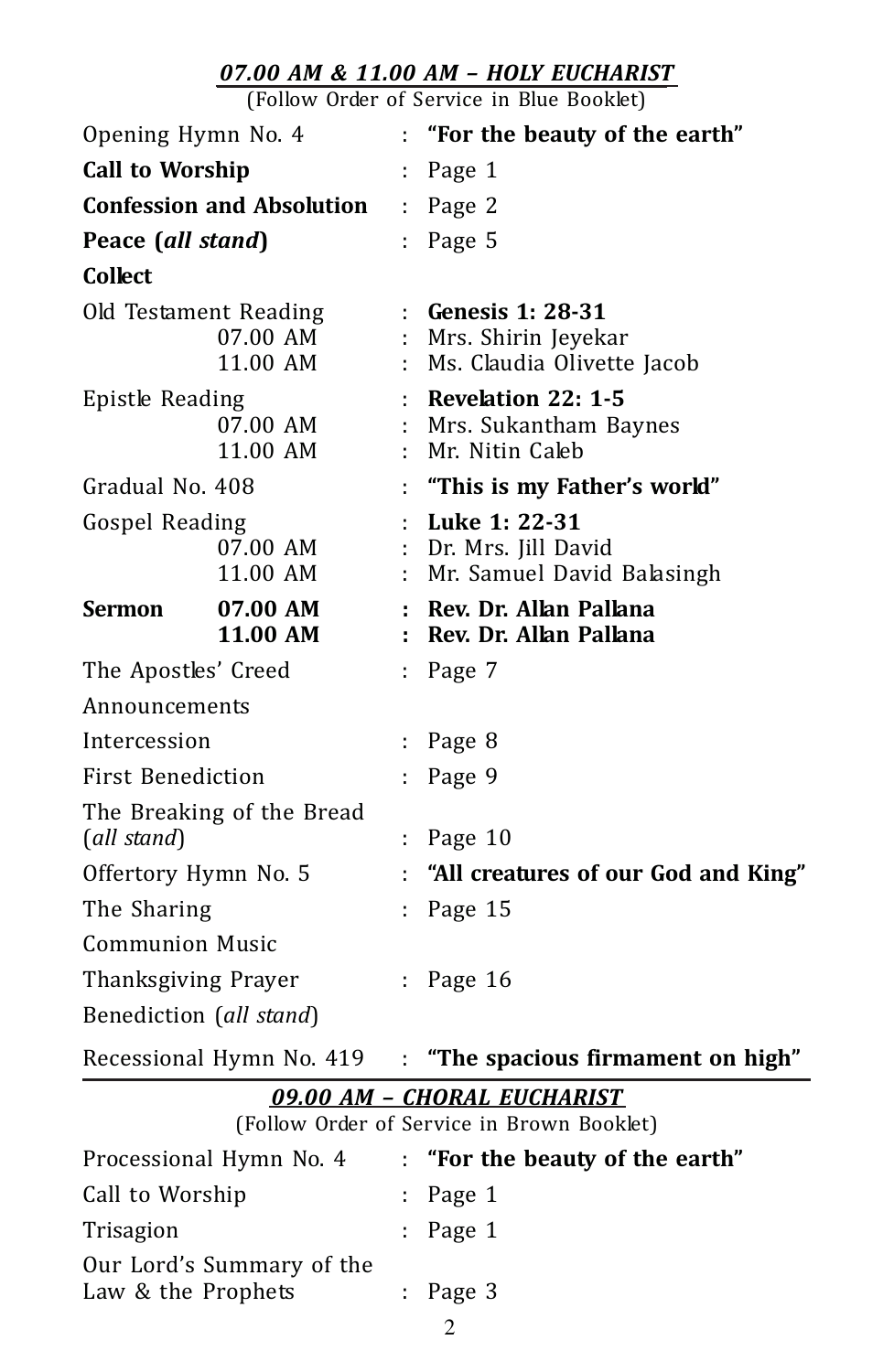| Confession and Absolution                         |  | : Page $6$                                 |
|---------------------------------------------------|--|--------------------------------------------|
| (Sung) Leader                                     |  | - "The Lord be with you" : Page 11         |
| Congregation                                      |  | - "And with thy Spirit"                    |
| <b>COLLECT</b>                                    |  | - AMEN (SUNG)                              |
| Old Testament Reading                             |  | <b>Genesis 1: 28-31</b><br>Mrs. Sujita Raj |
| Epistle Reading                                   |  | : Revelation 22: 1-5<br>Mrs. Anitha Joel   |
| Gradual No. 408                                   |  | : "This is my Father's world"              |
| Gospel Reading                                    |  | : Luke 1: 22-31<br>Mr. John Wesley Amose   |
| <b>Sermon</b>                                     |  | : Rev. Dr. Allan Pallana                   |
| Nicene Creed                                      |  | : Page $12$                                |
| Announcements                                     |  |                                            |
| Intercession                                      |  | : Litany - 1, Page 14                      |
| <b>First Benediction</b>                          |  | : Page $19$                                |
| The Breaking of the Bread<br>$\textit{all stand}$ |  | : Page $20$                                |
| Peace                                             |  |                                            |
| Offertory Hymn No. 5                              |  | : "All creatures of our God and King"      |
| The Great Thanksgiving                            |  | : Page 23                                  |
| The Lord's Prayer                                 |  | : Page $26$                                |
| The Sharing                                       |  | Page 27                                    |
| Communion Music                                   |  |                                            |
| Thanksgiving Prayer                               |  | : Page $29$                                |
| Benediction (all stand)                           |  | $:$ Page 30                                |
| Recessional Hymn No. 419                          |  | "The spacious firmament on high"           |
|                                                   |  |                                            |

#### CATHEDRAL BULLETIN

We offer a warm welcome to all. If you are visiting or new to St. Mark's Cathedral, we are specially glad you are here. We hope you will find the Worship Service meaningful. We encourage first time worshippers to use the VISITOR'S BOOK, at the main entrance, to give us your feedback. After the Service kindly join us for a cup of coffee and fellowship.

Sunday School : The Sunday School will reopen in our Cathedral from today onwards. The first session will be from 9.00 am to 10.30 am and the second session from 11.00 am to 12 noon. Parents are requested to encourage their children to participate in the Sunday school.

participating in this evening serviçe. All members of House Groups House Group : Pentecost Service celebration will be held on today evening at 5 pm in our Cathedral. All house groups will be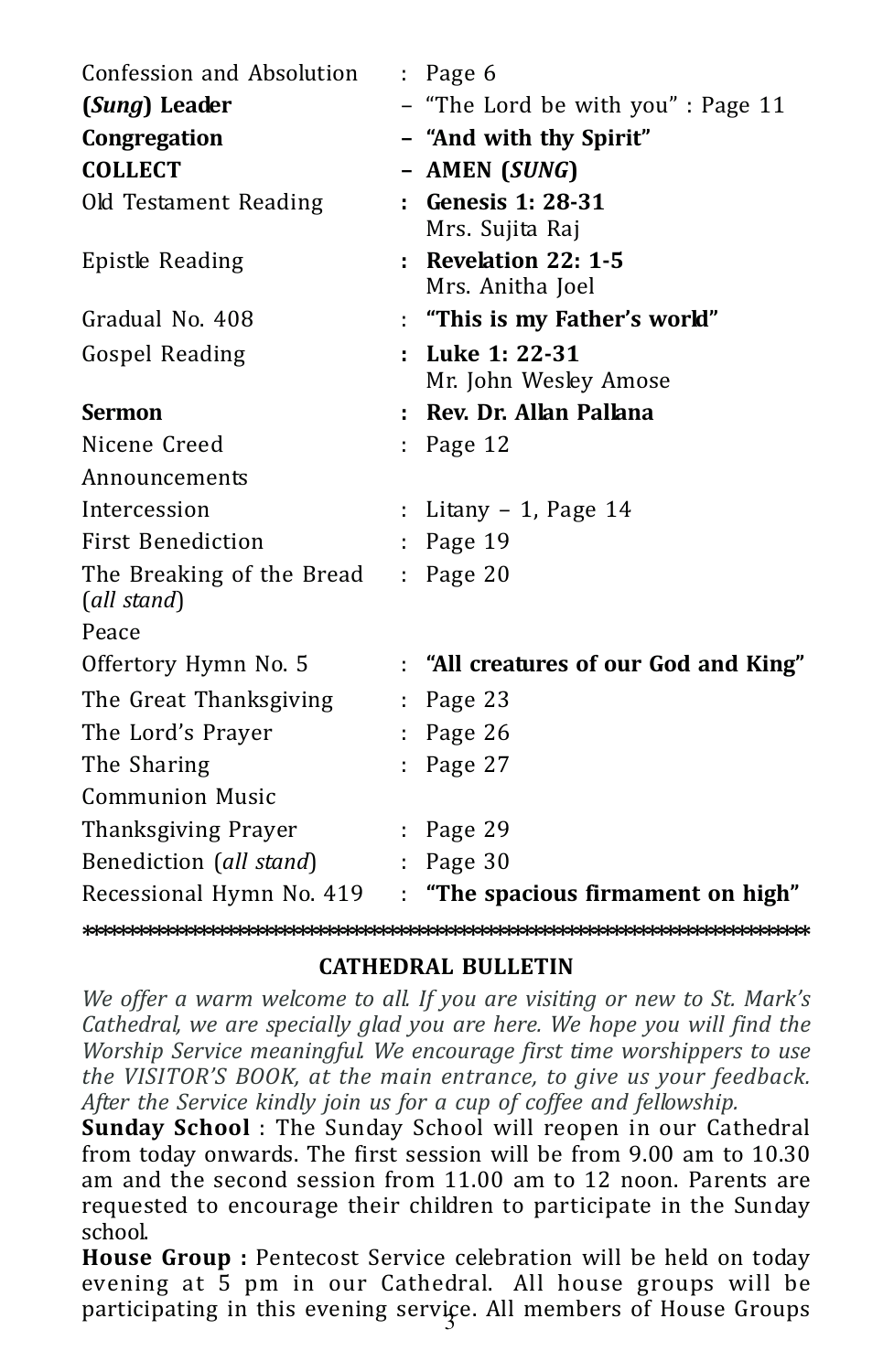are cordially invited as well as those who would want to join a house group, are encouraged to come in for this service. For further details, please contact the Convener, Mrs. Anjana Samuel on 9880126895.

Breakfast Sale : Koramangala House Group will be holding a breakfast sale on  $19<sup>th</sup>$  June 2022 after all the 3 morning worship services.

Senior Citizens : A Free Medical camp is organized by St. Mark's Cathedral Senior Citizens Sub-Committee in association with Bangalore Baptist Hospital. The camp will be conducted on  $26<sup>th</sup>$  June 2022 from 8.30 am to 1.00 pm at the entrance to the Resource Centre. Do carry your recent medical reports (if any).

Community Care : The Marriage Bureau Cell is being facilitated for partners seeking suitable marriage alliances. Those who want to avail this free facility please contact Mr. Ajith Samuel (9886404895 / ajithsamuel1213@gmail.com) or Mrs. Florence Michael (9845001112 / flomike3@yahoo.com) on Sundays in the Mini Hall from 11 am to 12.30 pm.

National Issues : In collaboration with Karnataka Central Diocese -Minority Rights & Political Concerns Department the National Issues & Ecumenical Relations Committee has organized a Program on the theme "Christians and Constitution" on 18th June 2022 Saturday at 10 am to 1 pm.

The Rt. Rev. Dr. Prasanna Kumar Samuel, Bishop of KCD will speak on the theme "Christians & Constitution". Other eminent speakers Mr. K. Mathias – KAS (Retd) Advocate will speak on "Constitutional Rights & Opportunities" & Mr. J. Robin Christopher, ADF India Allied Lawyer will speak on "Present Challenges faced by Christian Community". Interested congregation members are requested to attend the program to get valuable insights on the topic.

**Obituary** : We regret to inform that Cdr A. K. George one of our senior member passed away on 9<sup>th</sup> June 2022 in Chennai. The funeral service will be held in St. Mark's Cathedral on  $15<sup>th</sup>$  June at 2.30 pm.

Kindly uphold the bereaved family in your prayers.

**Memorial Service** : On the  $6<sup>th</sup>$  death anniversary of Rev. Dr. K. C. Abraham, Dr. Molly Abraham is organizing a Memorial Service and Annual Lecture via Zoom today. The Annual Lecture will start at 6 pm. Rev. Dr. Prof. J. Jayakiran Sebastian will be the Guest Speaker. Zoom details, Meeting ID : 3902585400, Passcode : kuts22.

OFFERTORY : Sunday 05 June 2022 : Rs.1,25,215.00

FLOWERS in the sanctuary have been offered by Mr. Jesudas Nicholas and family in thanksgiving to the Lord Almighty for all the blessings.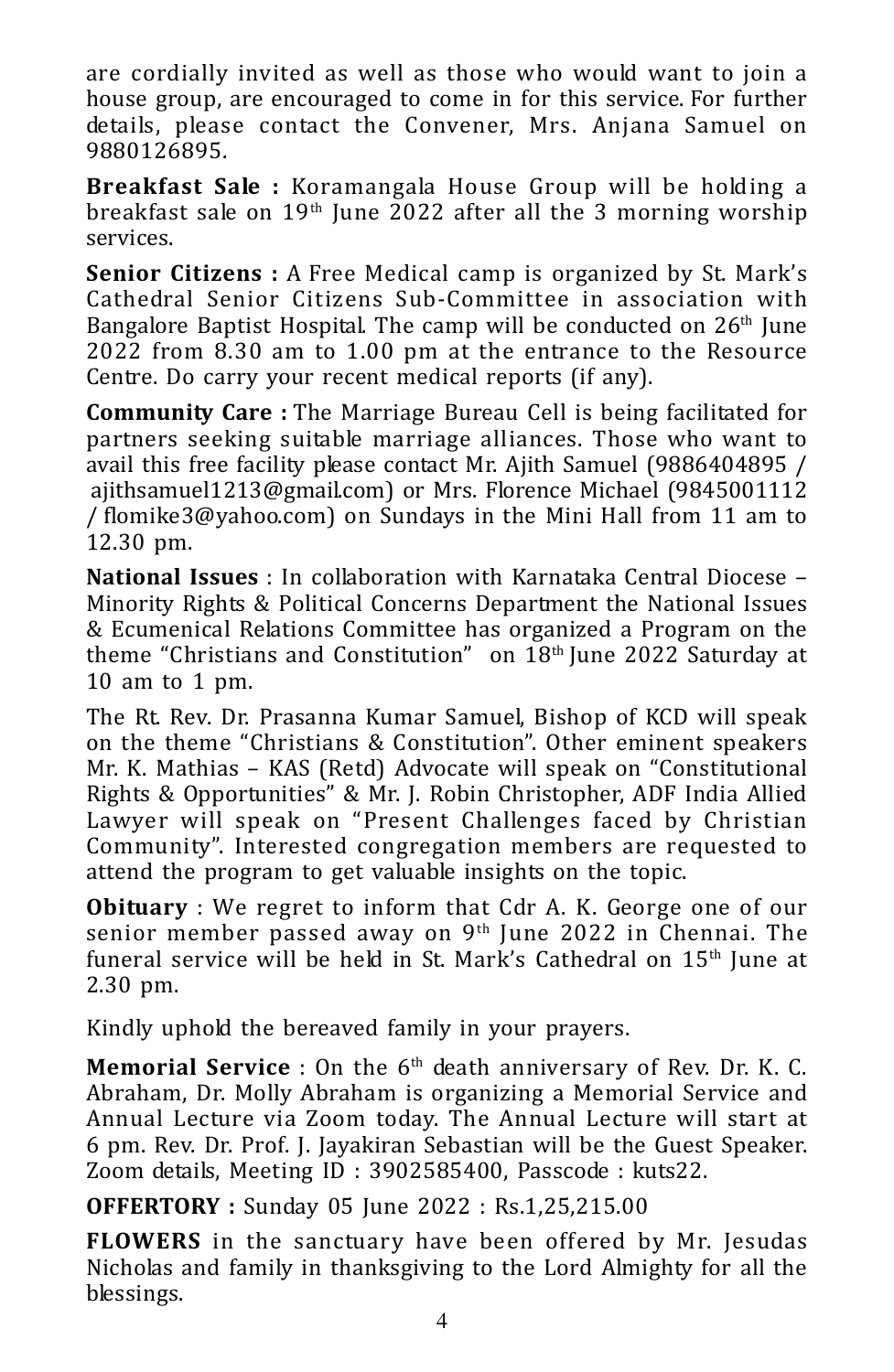## MAY GOD BLESS YOU ON YOUR BIRTHDAY



| 12 <sup>th</sup> June | : Mr. Praveen Vijay, Mr. Akilesh Desmond,<br>Mrs. Padmini Mathew, Mr. P. Jacob Rohan George,<br>Ms. Sarah Samuel, Mr. Daniel Vinod V.,<br>Master Yohaan William, Ms. Reaiah Emmanuel,<br>Mr. Avinash Devasundaram, Dr. Rajnish Samal,<br>Mrs. Maria Jacob.                                                                                |
|-----------------------|-------------------------------------------------------------------------------------------------------------------------------------------------------------------------------------------------------------------------------------------------------------------------------------------------------------------------------------------|
| 13 <sup>th</sup> June | : Mr. Reuben Mathew, Mr. Sanjay Justo,<br>Ms. Merlin S. Robin, Ms. Priya David,<br>Ms. Ankita Roberts, Ms. Amaris Evelyn,<br>Mrs. Tabitha Rajashekar, Ms. M. Mercy Prabha,<br>Mrs. Shireen Jeybell, Mrs. A. Mary Nirmala,<br>Mrs. Sophia Emily Pearson, Mr. Nithin A.<br>Rajerndran, Mrs. Prameela Devarajulu.                            |
| 14 <sup>th</sup> June | : Mr. A. S. Kannappa Narrain, Mr. Felix Ranjeeth,<br>Mrs. Valsa Philipose, Dr. Mrs. Nanita Reuben Das,<br>Mrs. Charisma William, Mrs. Sheeba Singh,<br>Mrs. DivyaKuryan, Ms. Claudia Robbie,<br>Mrs. P. T. Leema Josphin, Mr. Isaac Theogaraj,<br>Ms. Ohanna Valentina Rozario,<br>Master Nilan Angelo Prabindh.                          |
| 15 <sup>th</sup> June | : Mr. Mark David, Mrs. G. Karumbaya,<br>Air Vice Mshl J. H. Mandody, Mr. Nikhil Jonathan,<br>Ms. Caroline John, Mrs. Jecintha Charles,<br>Mr. Mark Thompson, Mr. Amarendra Biswas,<br>Dr. Kadambari Nanmaran, Mr. J. Jeybell Raj,<br>Mrs. Irudaya Fatima Jackson,<br>Ms. Christylda Angelin.                                              |
| 16 <sup>th</sup> June | : Mrs. Anamika Kumar, Ms. Rashmi Amanna,<br>Mr. C. Thiruvarul Durai, Ms. Rishita Ezeckiel,<br>Dr. Mrs. Sheba Ninan, Mr. Arvind Philipose,<br>Mrs. Ezhil Anbarasu, Master Rehaan,<br>Mr. M. Benny Godwin, Mrs. Cindrella Robin Wesley,<br>Ms. Joanna Krithi Absolom.                                                                       |
| 17 <sup>th</sup> June | : Dr. R. P. Manoharan, Mrs. Lalitha Justo,<br>Mrs. Annie Cariappa, Mr. Paul A. Joseph,<br>Ms. Sujata Newton, Mr. Vijaykumar Dhawale,<br>Mr. Srihari Kumar, Master G John Adarsh,<br>Mrs. Blanch E. Karkad, Master Dan Johnson,<br>Mr. Biju. M, Dr. Mrs. Jessica Jenish,<br>Mrs. Renuka Santosh Baynes,<br>Mrs. Rithika Hannah Messiahdas. |